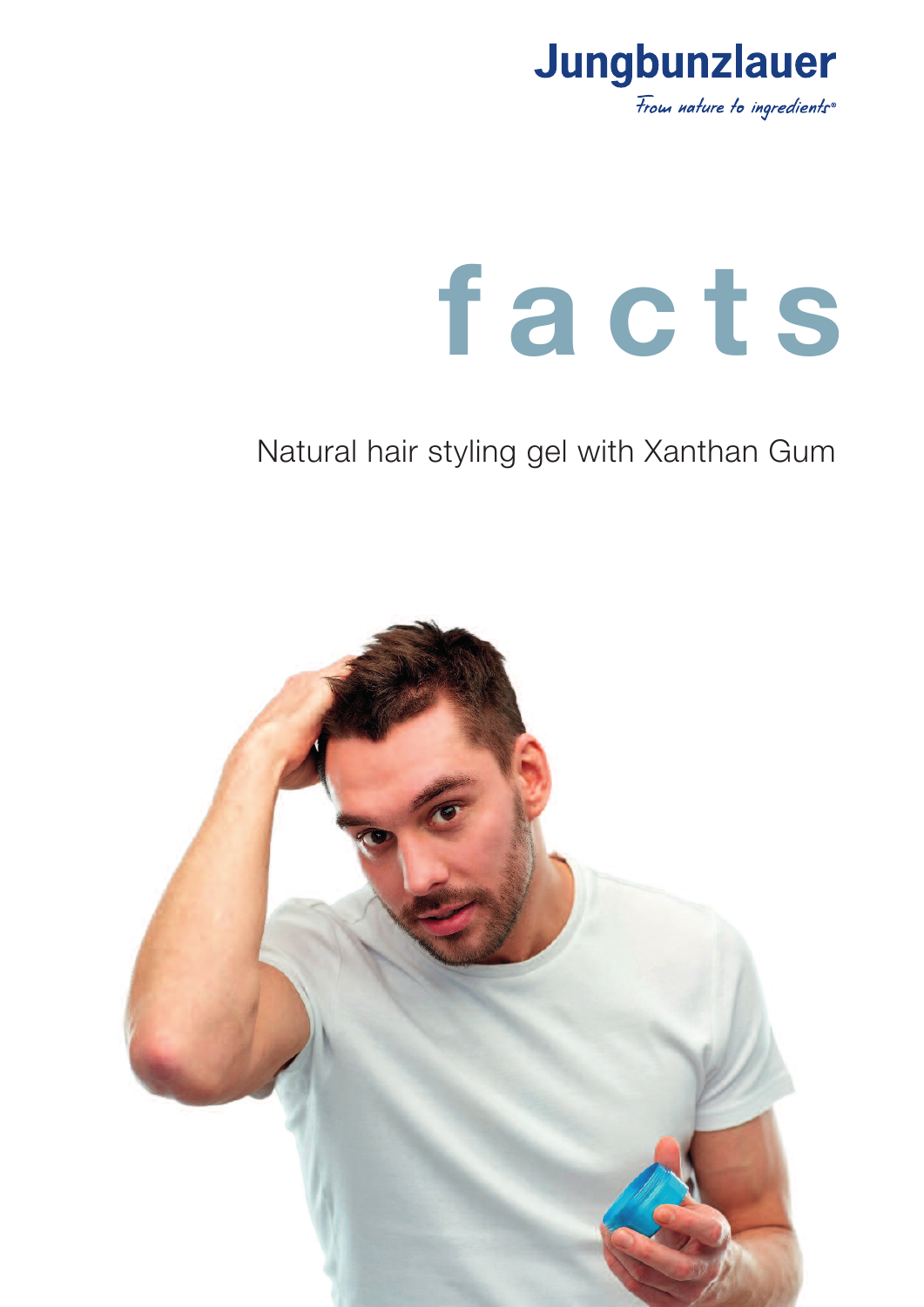# **Introduction**

Hair can never look good if it's not styled well. But it's not enough to create a great style – you have to keep it looking good. Styling gels therefore play a huge role in personal hair care and have become a mainstay of the hair care market.

While styling gels are typically designed specifically for use by either men or women, the principal behind the formulation is the same for both product types.

Conventional styling gel formulations contain several synthetic polymers. These are needed to thicken the gel, for film formation and to fixate the hair. The amount of polymer used and its final composition depend on the intended strength of the product. However, synthetic polymers in formulations that claim to be natural are strictly prohibited. Instead, manufacturers rely on the use of biopolymers to achieve the intended properties in hair styling gel. Nearly all natural styling products use xanthan gum as their thickening and film-forming ingredient. In a limited number of cases, xanthan gum may be used in combination with other gums, such as carrageenan or guar gum. [1,2]

Looking at consumer trends, there is a growing demand for more sustainable and environmentally friendly ingredients to be included in styling gel products for everyday use. However, hardly any of the synthetic polymers currently used are biodegradable; instead, they accumulate in the environment once the hair gel is rinsed off and flushed down the drain,<sup>[3]</sup> a fact that is becoming increasingly important for aware consumers.

In addition to this consumer-driven move towards more natural formulations, the regulatory environment is getting stricter, too. Restrictions on intentionally added microplastic particles are now in force in a number of countries and the European Chemical Agency is preparing to add microplastics to an extension of the REACH regulation. Even though microplastic particle definitions can vary significantly, consumer perceptions are formed based on the INCI list and not on the actual physical state of polymers.<sup>[3]</sup> Therefore solid, semi-solid and solute synthetic polymers are all deemed undesirable.

Jungbunzlauer's xanthan gum is manufactured by fermentation, using carbohydrates from renewable sources to feed the fermentation process. It is fully biodegradable and suitable for natural cosmetics, which allows us to provide COSMOS raw material approval for our personal and oral care grades. As a hydrocolloid with pseudoplastic properties, it is highly compatible with other cosmetic ingredients and allows excellent thickening and film forming in hair styling gel formulations. The Jungbunzlauer product range even includes highest-clarity xanthan gum from vegan production.

The following findings substantiate the suitability of xanthan gum to substitute common synthetic thickeners and film formers while offering excellent performance in terms of appearance and application.

#### **Natural vs. synthetic polymer formulations: a comparison**

#### **Formulation with synthetic polymers**

Hair gels with synthetic thickening and fixative polymers were prepared to act as representative standard formulations. In addition to the synthetic polymers, the hair gel contained glycerine as a moisturiser and sodium hydroxide for pH adjustment. It was formulated without any additional active substances to exclude any unwanted impacts on physical characteristics. The target viscosity range was determined after analysing one natural and five conventional market products. The concentrations of polymers were adjusted until the viscosity and rheological behaviour of the test formulations matched the target range. The primary focus of the experiment was to find a substitute for the fixative polymers Acrylates Crosspolymer-3 and VP/Methacrylamide/Vinyl Imidazole Copolymer. To facilitate comparison of the results from the two formulations, the same thickening polymer Acrylates/C10-30 Alkyl Acrylate Crosspolymer was used in each synthetic formulation.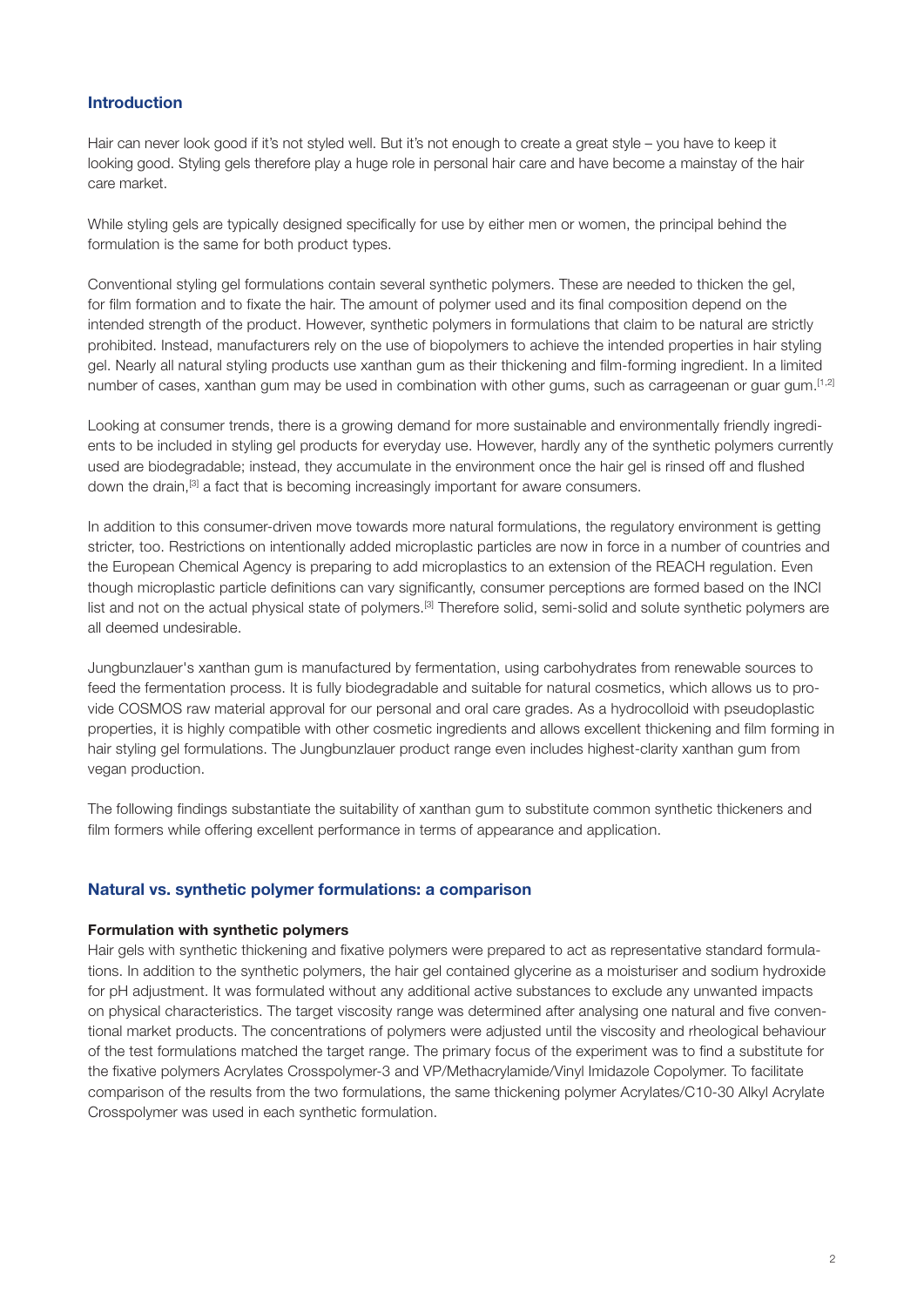# Table 1: Synthetic hair styling gel formulations

| <b>Phase</b>   | <b>INCI</b>                                    | <b>Function</b>  | <b>Synthetic 1</b> | <b>Synthetic 2</b> |
|----------------|------------------------------------------------|------------------|--------------------|--------------------|
| A              | Aqua                                           | Solvent          | Qs to 100          | $Os$ to $100$      |
|                | Glycerine                                      | Moisturiser      | 3%                 | 3%                 |
| A <sub>1</sub> | Acrylates/C10-30 Alkyl                         | Thickening       | 0.5%               | 0.5%               |
|                | Acrylate Crosspolymer                          | polymer          |                    |                    |
| B              | Sodium Hydroxide                               | pH regulation    | Qs                 | Qs                 |
| C              | <b>Acrylates Crosspolymer-3</b>                | Fixative polymer |                    | 10%                |
|                | VP/Methacrylamide/Vinyl<br>Imidazole Copolymer | Fixative polymer | 15%                |                    |
|                |                                                |                  |                    |                    |
| D              | Preservative                                   | Preservation     | Qs                 | Qs                 |

Despite the pared-down composition, formulating with the synthetic polymers was quite challenging and timeconsuming. The thickening polymer was sprinkled into water, where it absorbed water until it was fully hydrated. The batch was then gently stirred to obtain a homogeneous product. At this point the viscosity was very low and the product turbid. Once the pH was neutralised, viscosity increased and the product became clearer.

Because synthetic thickening polymers are generally very pH sensitive, the choice of preservatives is restricted. Furthermore, a neutral pH is less suitable for skin and hair than slightly acidic products. Therefore, the pH was adjusted to 7.3 - 7.5 before adding the fixative polymers and finalising the formulation.

# **Natural Formulation with Xanthan Gum FNCS-PC**

For the natural formulation, the synthetic polymers were replaced by xanthan gum. Xanthan gum has thickening and fixative properties and can be used as an all-in-one biopolymer. Several xanthan gum types were tested at concentrations between 3% and 5%. Based on the rheological findings, the best formulation for a hair styling gel application was found to be 5% XG FNCS-PC. FNCS-PC is an 80-mesh xanthan gum with high transparency, specifically developed for personal care applications. The full formulation is shown in table 2.

#### Table 2: Natural hair styling gel formulation with Xanthan Gum

| <b>Phase</b>   | <b>Name</b>                             | <b>INCI</b> | <b>Function</b>                    | 5% XG FNCS-PC |
|----------------|-----------------------------------------|-------------|------------------------------------|---------------|
| Α              | Water                                   | Aqua        | Solvent                            | Qs to 100     |
|                | Glycerine                               | Glycerine   | Moisturiser                        | 3%            |
| A <sub>1</sub> | Xanthan Gum<br><b>FNCS-PC</b>           | Xanthan Gum | Thickening and<br>fixative polymer | 5%            |
| B              | Preservative                            |             | Preservation                       | Qs            |
| С              | Lactic Acid 90%<br>Heat Stable PC Grade | Lactic Acid | pH regulation                      | Qs            |

This formulation is much easier to handle and less time-consuming than the synthetic formulation. Xanthan gum was sprinkled into water while stirring until it dissolved completely. All the other ingredients could then be added. Xanthan gum is stable over a wide pH range and very salt tolerant.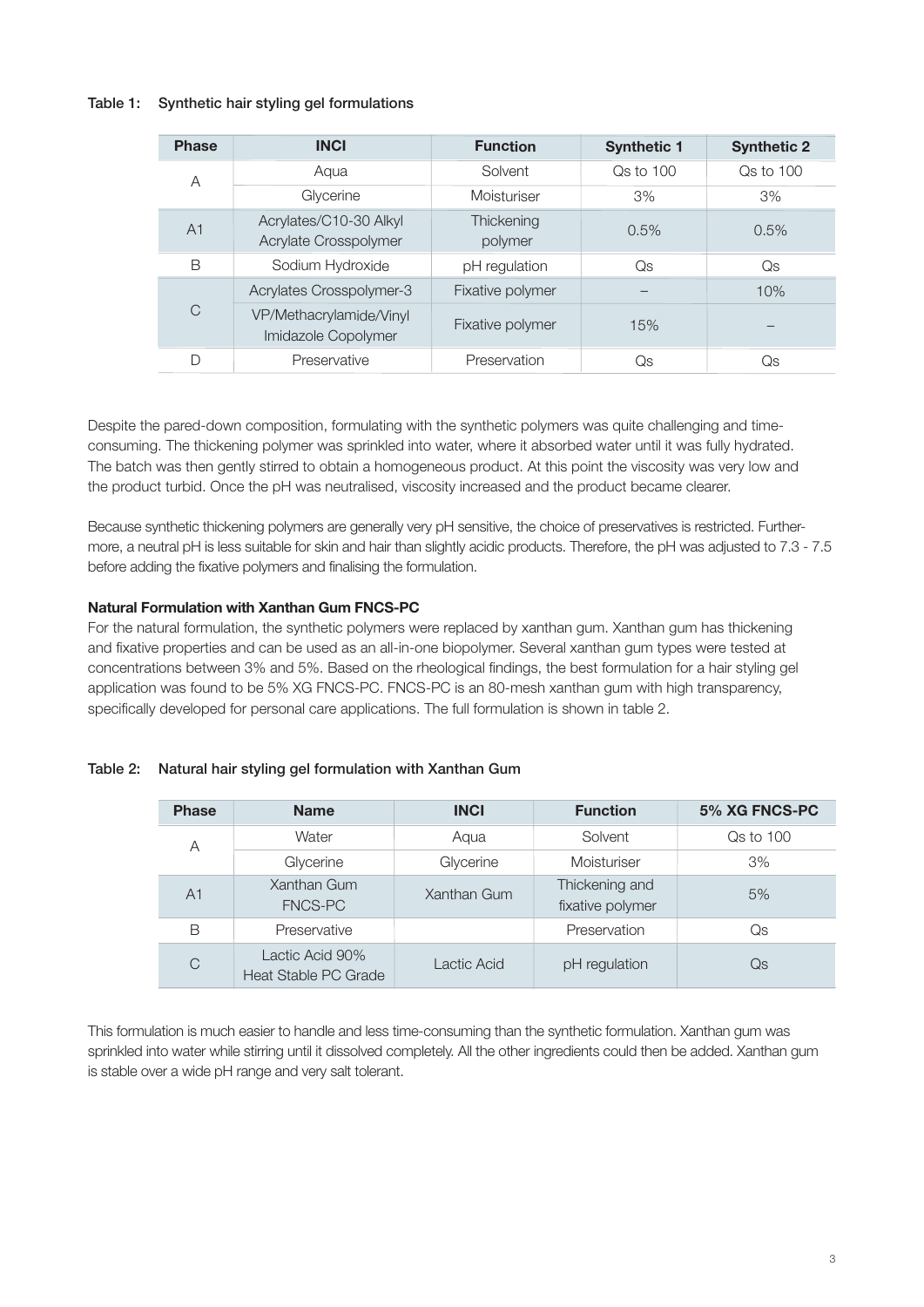# **Measurements of physical attributes**

#### **Flow curve**

A Haake™ RheoStress™ 1 rheometer from Thermo Fisher Scientific with a parallel-plate system (PP20) was used to measure the flow curve at 21°C. The apparent shear viscosity was measured by increasing the rotational shear rate from 0.01 s<sup>-1</sup> to 100 s<sup>-1</sup>. This provides information about product stability and product application. Low shear rates represent conditions during storage; the stability of the product at rest is evaluated. Increasing the shear rate causes stronger forces to deform the sample. Medium shear rates represent conditions when the hair gel is being applied. [4,5]

# **Oscillation measurement**

It is widely known that specific rheological parameters are very closely linked to the sensory perception of a cosmetic product. [6,7] Information from oscillation measurement correlates directly with skin feeling and haptics. The rheology measurements were performed at 21°C using a modular compact rheometer (Anton Paar MCR 302 with a parallel-plate system (PP25)). Data were analysed using RheoCompass software.

As shown in figure 1, the storage modulus G' [Pa], loss modulus G'' [Pa], yield stress G' (log) and flow point G'=G'' were determined.

For hair gel applications it is important to define the gel character and gel strength. The gel strength is characterised by the solid portion of the product and can be analysed by measuring the storage modulus G'. The storage modulus determines the elasticity and gel character of the material. It is measured by placing the sample between two plates. The upper plate applies shear deformation with increasing amplitude or strain through dynamic oscillation.

The higher the value of the storage modulus, the higher the gel strength of the sample.

In addition to the storage modulus G', loss modulus G'' was measured. This characterises the viscous and thus the fluid part of the product.

Another important parameter of cosmetic products is their spreading behaviour, which can also be evaluated by oscillation measurement. Yield point and flow point are two meaningful values to describe the spreading behaviour of a hair gel.

The sample starts to flow at the yield point, which marks the end of the linear viscoelastic range.

At a certain applied stress, the lines of G' and G'' cross. This point is called the flow point. It is defined as the minimum stress that has to be applied to make the gel flow. The higher the flow point, the more difficult it is to spread the gel.<sup>[5,8]</sup>

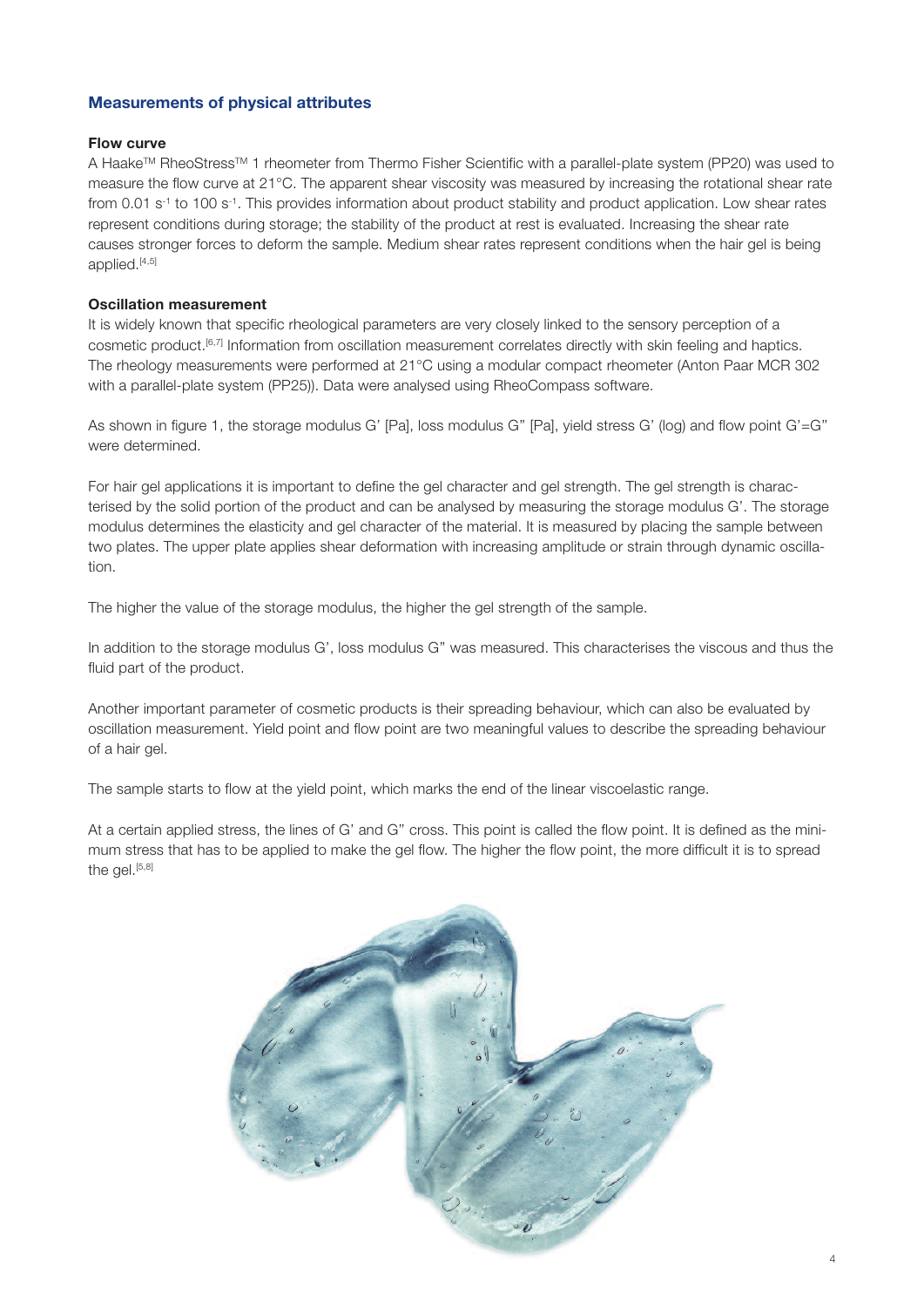

# Figure 1: Oscillation curve: G' and G'' of a sample hair gel in relation to applied strain

#### **Texture analysis**

Stickiness is a relevant attribute in cosmetic science. Consumers expect a pleasant and not-too-sticky texture. The stickiness of a cosmetic product can be evaluated by a compression test. This was carried out with a Brookfield CT3 texture analyser, using a spreadability fixture (TA-SF). A specific cone-shaped probe penetrates the sample and then withdraws to its starting point. The texture analyser measures the force required to penetrate the sample and withdraw the probe (figure 2).

The force needed to penetrate the sample (positive peak maximum) characterises the firmness. The force required to withdraw the cone and break the contact between probe and sample reflects the adhesiveness (negative peak maximum). It correlates directly to the sensory perception. The positive section represents the spreadability and the negative section the stickiness. The higher the adhesiveness, the more elongated the cling formation and the stickier the product.<sup>[5</sup>



Figure 2: Compression test of two samples with significantly different texture profiles. Sample one is firmer and more adhesive than sample two.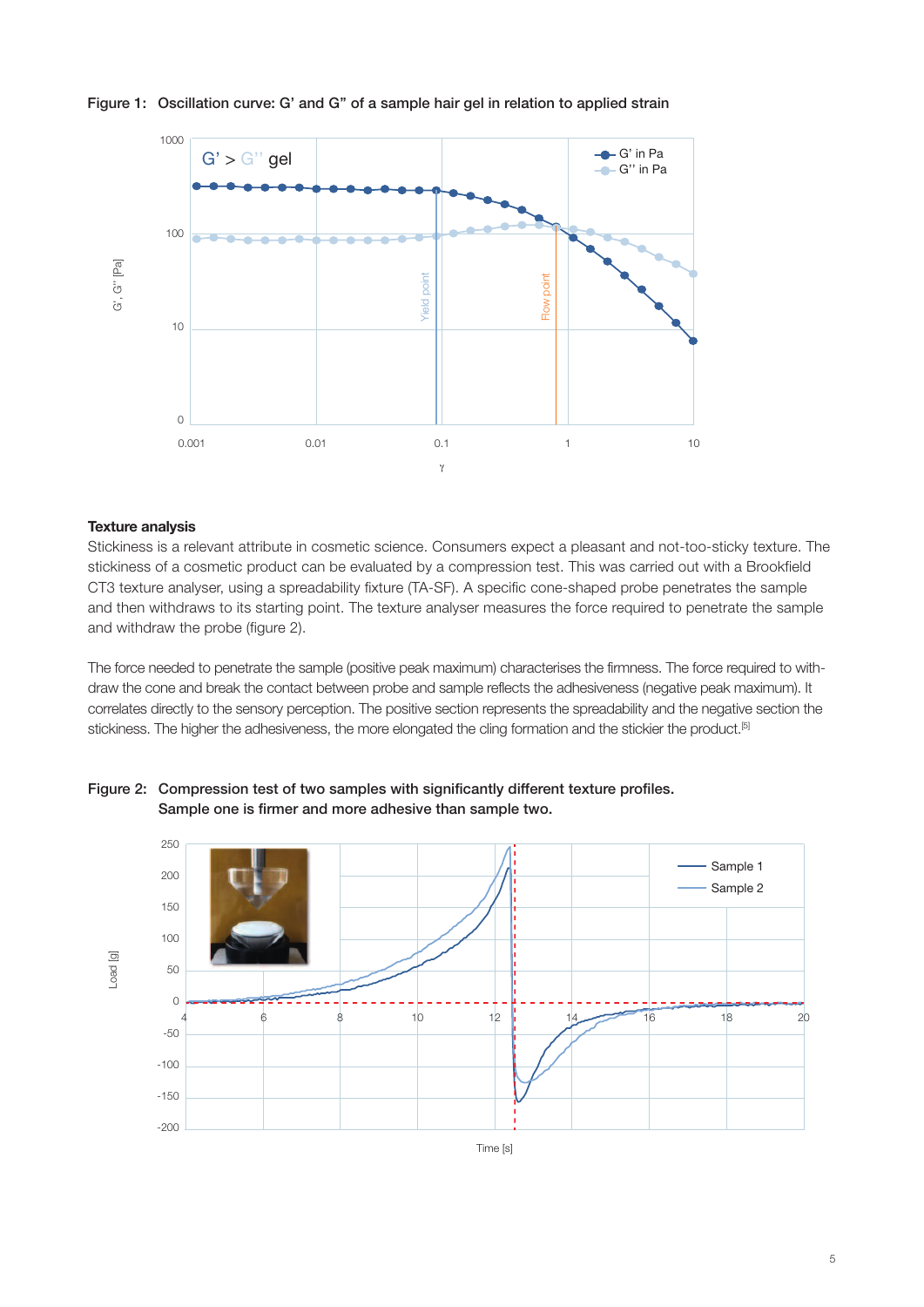# **Performance testing**

In addition to rheology, the performance of the formulation was analysed using two established industry methods – the curl retention test and a sensory evaluation.

#### **Curl retention test**

The curl retention test characterises the hair styling properties and humidity resistance of a styling gel. 0.5 g of each test product was applied to wet tresses of natural European bleached hair. Three replicate tresses were shaped into curls by winding them onto hair rollers for 24 hours. The tresses were then stored in a climate chamber at a temperature of 21°C and a relative humidity of 75%. After certain time intervals (15 minutes, 30 minutes, 1 hour, 5 hours, 24 hours), the length of the curls was measured and documented photographically. The longer the shape of the curl is maintained and the shorter the tresses appear, the better the product's curl retention performance.

#### **Sensory evaluation**

Again 0.5 g of the test product was applied to European bleached hair. A panel of trained experts then evaluated the attributes fixation, combability, residues, static charge after combing, and ease of application. A paired comparison test was conducted according to DIN/ISO 5495.<sup>[9]</sup>

#### **Results and discussion**

Analysis of several benchmark products provided data for the creation of representative formulations. A target range for the viscosity measurements was then defined based on the data obtained. Since the products differed widely in terms of oscillation data, no specific target range was determined for this parameter. Analysis of the benchmark products using the texture analyser revealed substantial variation in respect of firmness and adhesiveness. This means that there was no specific target value that had to be achieved.

#### **Formulation testing**

To evaluate the performance of xanthan gum as a natural thickening and fixative agent in hair styling gel, a formulation containing xanthan gum was compared to two synthetic formulations that were developed in-house. The formulations were characterised for rheology, texture profiles and performance.

Xanthan gum demonstrates shear thinning behaviour. At very low shear rates it shows high viscosity and excellent stabilising properties. Viscosity is reduced at higher shear stress, giving good distributability and pleasant haptics.

Hence, xanthan gum FNCS-PC provides excellent rheological properties for hair styling gel applications.<sup>[4,5]</sup>

As regards flow behaviour and viscosity, a slightly more pronounced shear thinning behaviour was observed with the xanthan gum formulation, although at very low shear rates the formulations had the same viscosity (figure 3). All in all, the differences are very small and not readily apparent to the consumer.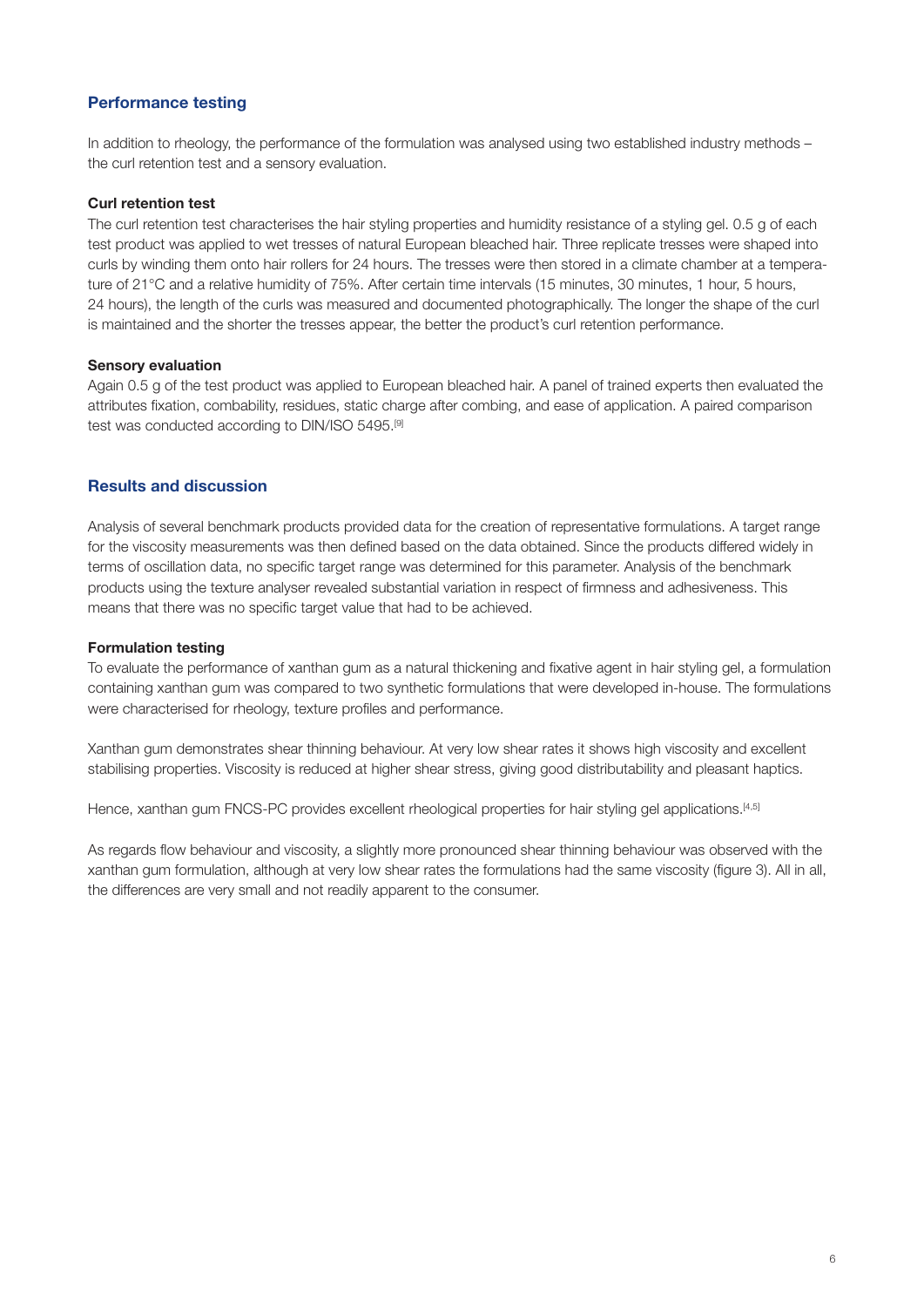

# Figure 3: Rheology results: flow curves of two synthetic formulations and one natural formulation

The results of the oscillation measurements are presented in figure 4.

Big differences are only detectable by evaluating the storage modulus G' and the yield point. The formulation with XG FNCS-PC features the smallest storage modulus G'. This means that it contains the weakest gel structure or elastic portion. Formulations Synthetic 1 and 2 show quite high storage modulus values and thus a stronger gel structure compared to XG FNCS-PC. The same is true for the yield point values.

Comparing the values of loss modulus G'' and flow point, the differences between the three formulations are small and are most likely imperceptible in terms of sensory attributes.



Figure 4: Rheology results: oscillation measurement (n=2)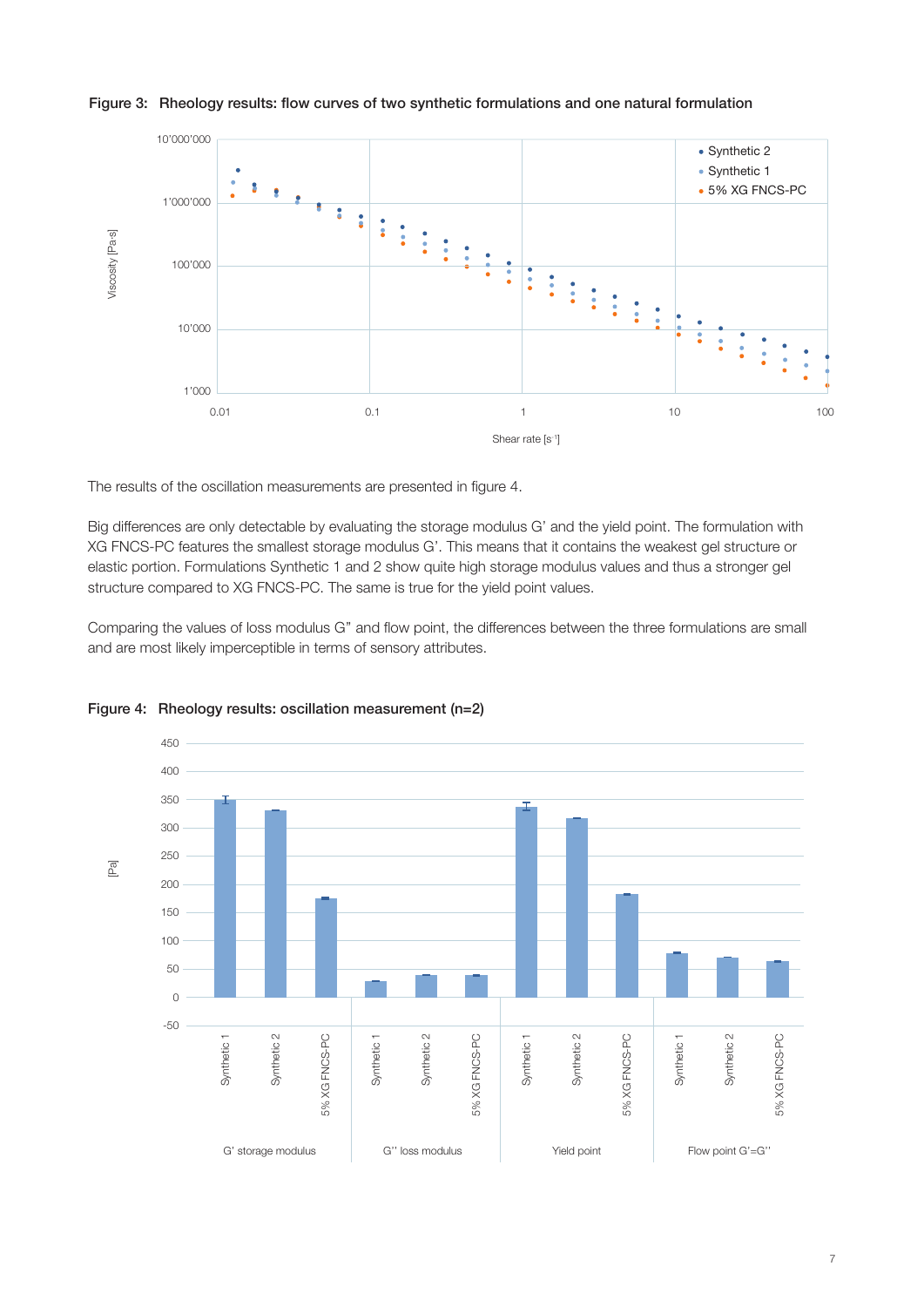The results of texture analysis are shown in Figure 5. The formulation with 5% XG FNCS-PC shows much higher firmness and slightly lower adhesiveness. As a result, the hair styling gel with xanthan gum is more compact and a greater force is needed to penetrate the sample. The probe can be removed more easily compared to the synthetic formulations because the gel is less sticky. The synthetic formulations also differ from each other in terms of firmness. The gel texture was already indicated by the oscillation data, which characterise the gel structure.



#### Figure 5: Texture analyser results

#### **Curl retention test**





Figure 6 shows the measured length of the hair tresses in cm. Formulation Synthetic 1 shows the best curl retention performance. After 24 hours the hair tresses elongated 3.2 cm, corresponding to around 60% compared to the starting value. The hair tresses treated with the xanthan gum hair styling gel were 5.2 cm longer after 24 hours, equal to 86%, while the hair tresses treated with the Synthetic 2 formulation elongated by 85%, 5.7 cm in total. Overall, XG FNCS-PC results in a slightly weaker curl retention than Synthetic 1, but performs as well as the formulation Synthetic 2.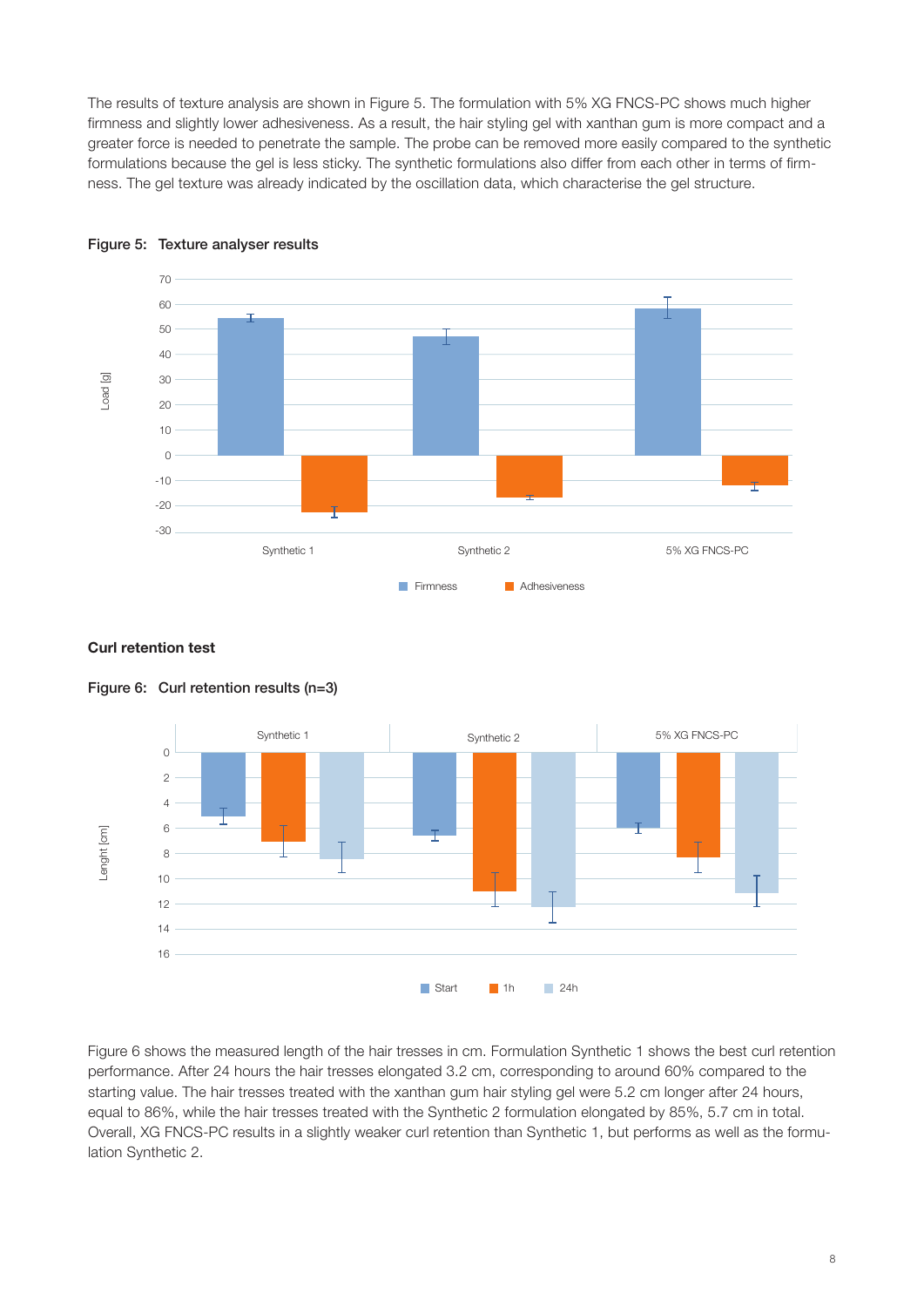#### **Sensory**

Our trained in-house sensory panel evaluated the hair styling gel products on hair tresses prepared according to a standardised procedure.

In the first test, the two synthetic formulations were evaluated. Overall, formulation Synthetic 1 was preferred over Synthetic 2, especially in terms of combability, stickiness and ease of application.

The formulation with XG FNCS-PC was then tested against the Synthetic 1 and Synthetic 2 formulations. On statistical evaluation no significant differences were detectable. Thus, the in-house sensory panel could not distinguish between the synthetic formulations and the natural formulation with xanthan gum.<sup>[9]</sup>

# **Summary**

In summary, measurements taken with the rheometer and texture analyser are very precise and allow for in-depth characterisation of hair gel products. Furthermore, rheological data give some indication of sensory perception. Spreading behaviour can be evaluated based on the yield point and the flow point. The results of the adhesive behaviour test correlate directly with the stickiness of a hair styling gel.

Synthetic formulations were compared to a hair styling gel formulation formulated purely with 5% xanthan gum. In terms of rheology, texture, performance testing and sensory attributes, the natural hair styling gel with xanthan gum was comparable with synthetic formulations.

Overall, xanthan gum shows exceptional performance in hair styling gel applications. Jungbunzlauer's xanthan gum FNCS-PC is an all-in-one solution to replace synthetic thickeners and styling polymers. Xanthan gum FNCS-PC is natural, vegan, COSMOS approved and readily biodegradable. It is easy to handle and shows excellent stability over a wide pH range.

In light of the consumer-driven demand for more natural products and potential changes in the regulatory environment, greater attention is now being paid to the search for natural performance ingredients.

Our all-natural hair styling gel with xanthan gum is a striking example of how excellent product performance can be achieved while remaining environmentally friendly.

# **References**

- [1] Lochhead, R. Y.: The Use of Polymers in Cosmetic Products. In Cosmetic Science and Technology: Theoretical Principles and Applications (eds. Sakamoto, K., Lochhead, R. Y., Maibach, H. I. and Yamashita, Y.) 171–221 (Elsevier, 2017).
- [2] Mordor Intelligence. Hair Gel Market Growth, Trends, and Forecast (2020–2025). (2019). Available at: https://www.mordorintelligence.com/industry-reports/hair-gel-market. (Accessed: 20th July 2020).
- [3] European Chemicals Agency. ANNEX to the ANNEX XV RESTRICTION REPORT intentionally added microplastics. ECHA Propos. A Restrict. 1.2, 139–181 (2019).
- [4] Kutschmann, E.-M.: Investigation of Cremes and Gel Products with the HAAKE VT550. Thermo Fish. Appl. Notes (2007).
- [5] Savary, G., Grisel, M. and Picard, C. Cosmetics and Personal Care Products. In Natural Polymers (ed. Olatunji, O.) 219–261 (Springer, 2016).
- [6] Reichmuth, N., Huber, P. and Ott, R. High-acyl Gellan Gum as a Functional Polyacrylate Substitute in Emulsions. SOFW J. 145, 36–40 (2019).
- [7] Huber, P. Sensory Measurement Evaluation and Testing of Cosmetic Products. In Cosmetic Science and Technology: Theoretical Principles and Applications (eds. Sakamoto, K., Lochhead, R. Y., Maibach, H. I. and Yamashita, Y.) 617–632 (Elsevier, 2017).
- [8] Mezger, T. G. Das Rheologie Handbuch: Für Anwender von Rotations- und Oszillations-Rheometern. (Vincentz Network GmbH & Co. KG, 2006).
- [9] Harry, T. and Lawless, H. H. Sensory Evaluation of Food, Principles and Practices. (Springer, 2010).